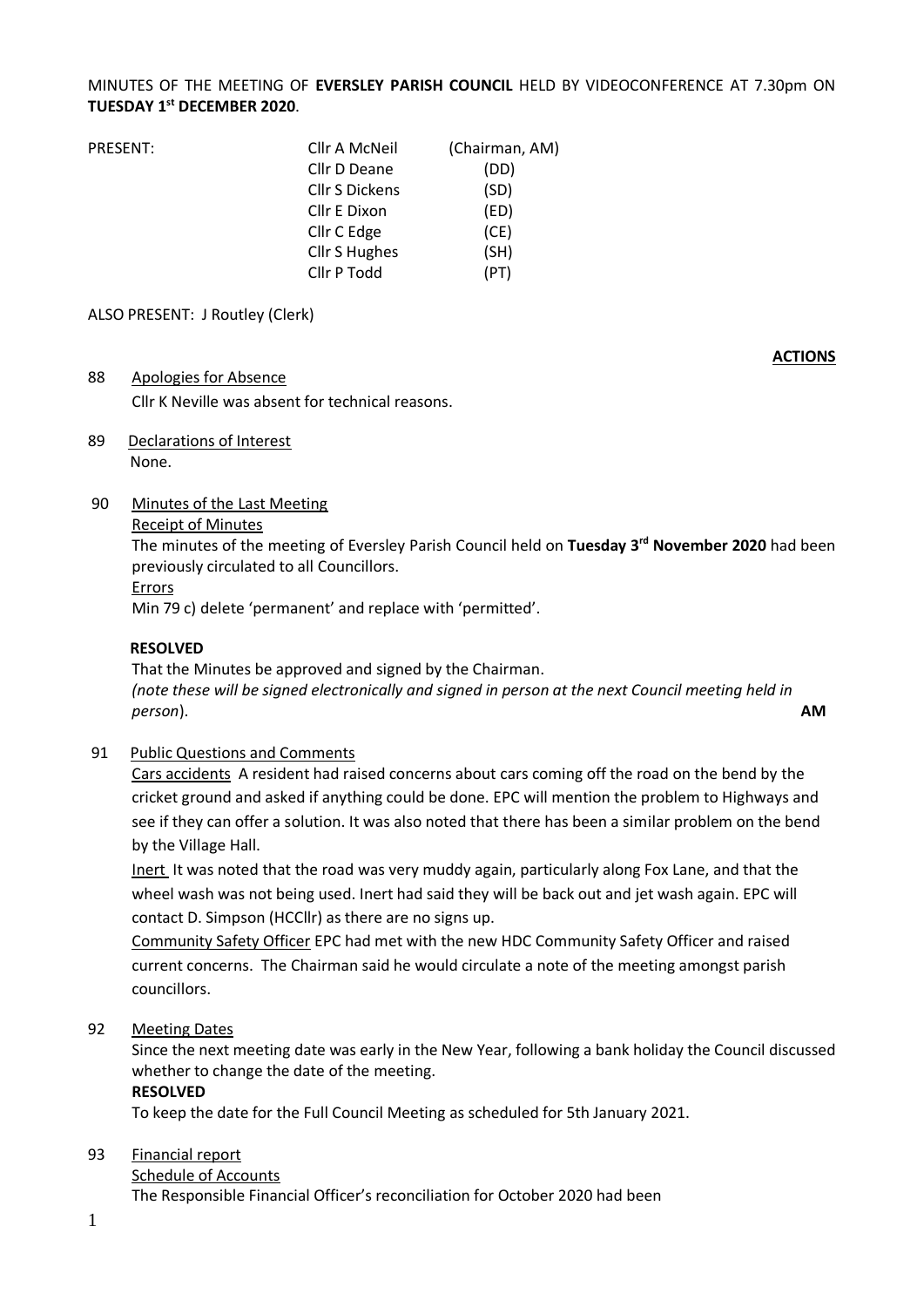previously circulated along with copies of the bank statements. (See Appendix A)

• It was queried whether HCC would expect EPC to organise a contractor for the cutting list going forward or if it would revert to them to organise going forward. The Clerk will enquire. **Clerk**

#### **RESOLVED**

• The reconciliation for October 2020 was accepted.

#### Payments

#### **RESOLVED**

• To authorise the schedule of payments for December 2020 (See Appendix B).

#### Year to Date

#### **RESOLVED**

The Year to Date reports for October 2020 was accepted (See Appendix C)

#### Councillor training

#### **RESOLVED**

To approve the costs for 2 Councillors to attend a NALC training course at a cost of £30+VAT. This will be added to the schedule of payments for December.

#### Emergency Spend

#### **RESOLVED**

To note the costs authorised under delegated powers in an emergency:

1. £190+VAT for removal of silver birch from pond.

#### 94 Fees

The agreement with HCC for the Garden Plots' land had changed and meant that EPC was now responsible for the boundary and trees on the South side which could mean an increase in costs.

#### **RESOLVED**

To increase fees in 2021-22 for the:

- (i) Burial Ground by the Consumer Price Index rounded up to the nearest £5. (See Appendix D)
- (ii) Garden plots To £50 per plot for both residents and non-residents.

#### 95 Neighbourhood Plan

#### **RESOLVED**

- i) To defer a decision on whether there was a for a Neighbourhood Plan (NP) for Eversley until further research is conducted and residents consulted.
- ii) Not to allocate a budget for 21/22 towards developing a NP.
- iii) That Cllr Edge, Cllr Hughes and the Chairman generate further information for circulation to the Council with a view to a leaflet drop, or similar, to residents. **CE/SH/AM**

#### 96 Budget 2021/22

#### **RESOLVED**

To approve the final budget for 2021/22, which did not include an increase in Precept. Reserves would be used for any shortfall in the agreed budget lines or if required to complete larger projects. (See Appendix E)

#### 97 Precept 2021/22 **RESOLVED**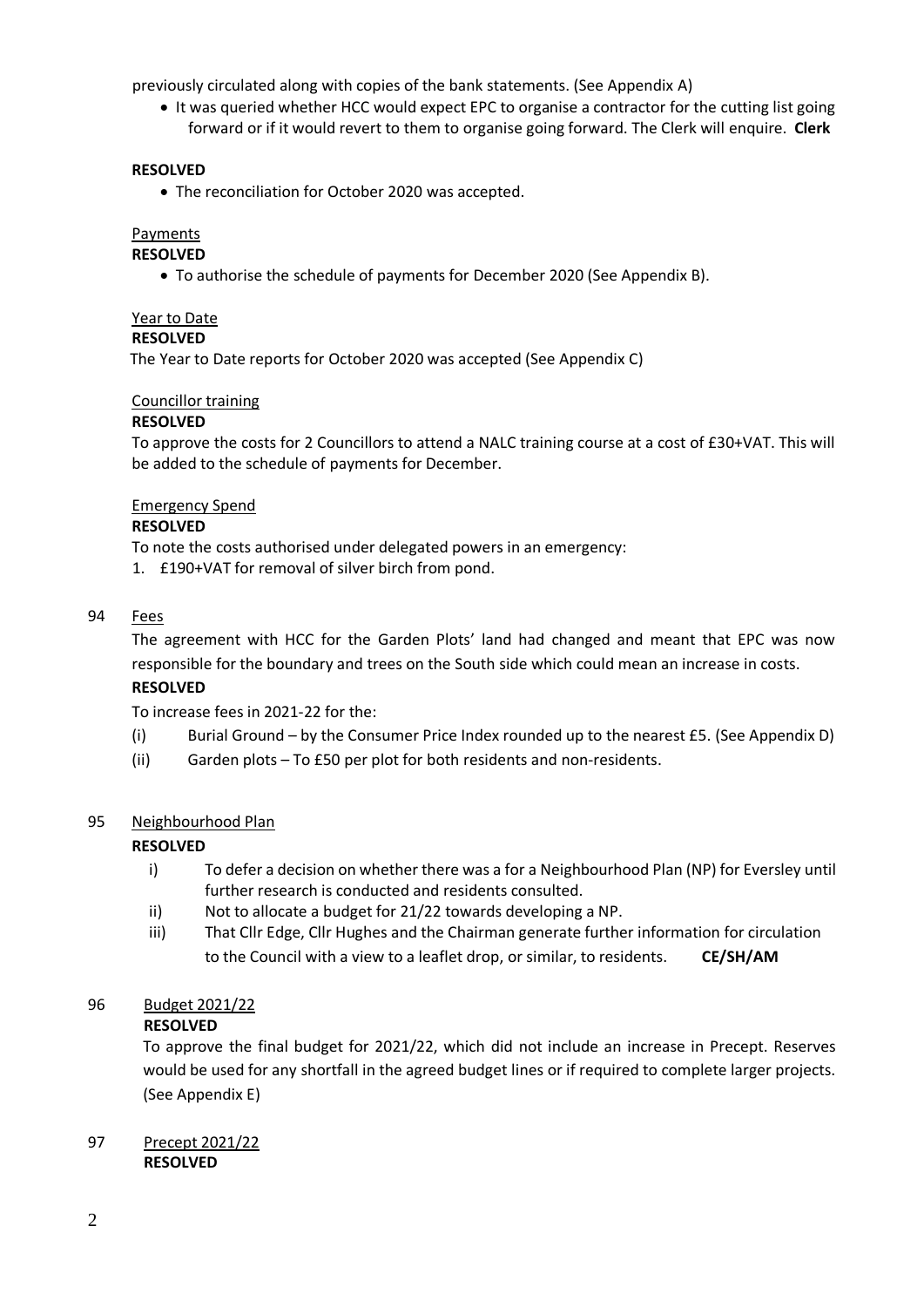- (i) To make a demand to HDC for a Precept of £78,977 for 2021/22 which represented no increase from the previous year.
- (ii) To agree to the signing of the Precept form 2021/22 with a request for £78,977.

### 98 Enforcement

## **RESOLVED**

To report any potential enforcement issues to the appropriate authority.

Up Green To write to the householders at Up Green to explain that the access drives across the village green provide right of access to the properties only, and that parking is not permitted on them or any other part of the Village Green, including the copse area. **Clerk**

### 99 Planning Applications

### **RESOLVED**

To note receipt of the following and, where appropriate, to forward the comments listed below to HDC. **Clerk**

## a) 20/02645/FUL Brookmead Warbrook Lane

### Retention of new boundary fences.

EPC Consultee Comment: Eversley Parish Council objects on the grounds that this implies they have a change of use from agricultural use to garden as they have incorporated part of an agricultural field and fenced it as if it is their garden which it is not. The curtilage of the house is very small as confirmed in planning application 19/01055/LDC as the rest is shown as agricultural. It is an inappropriate field boundary. The fencing is of a suburban type that has an adverse impact on the view of the registered park and garden of Warbrook House which is grade 1 listed.

## b) 20/02598/FUL Rycroft Stables New Mill Lane

Erection of a two storey 5 bedroom detached dwelling, triple detached garage, swimming pool, pool house and tennis court following demolition of the existing riding school buildings and dwelling.

EPC Consultee Comment: As mentioned on the previous application, in the red line of the site they have presumed to take in the grazing land as their garden. EPC reiterates that it would like the red line around the development property and not include land to the north to the river. EPC would also not want to see any external lighting and would like this specifically mentioned in conditions. Reiterate previous comments:

1. The whole field to the north has been included within the proposed curtilage of the development. In order to avoid the risk of further development within the site, EPC's view is that the curtilage should be kept to the smallest possible area within the southern half of the site, thereby leaving about one half of the field to the north for grazing.

2. The LPA should consider that this is the largest possible house that can be accommodated on the site and should therefore limit its size to that shown on the application and not allow any future permitted development.

## c) 20/02680/HOU Setters Cottage New Mill Lane

Erection of a part single storey part two storey rear extension

EPC Consultee Comment: This is changing from a 3 to a 4 bedroom house and will be losing a garage and parking space, so HDC is asked to consider if there will be adequate parking space. Without this, parking will be in Lower Common, which is a narrow country lane.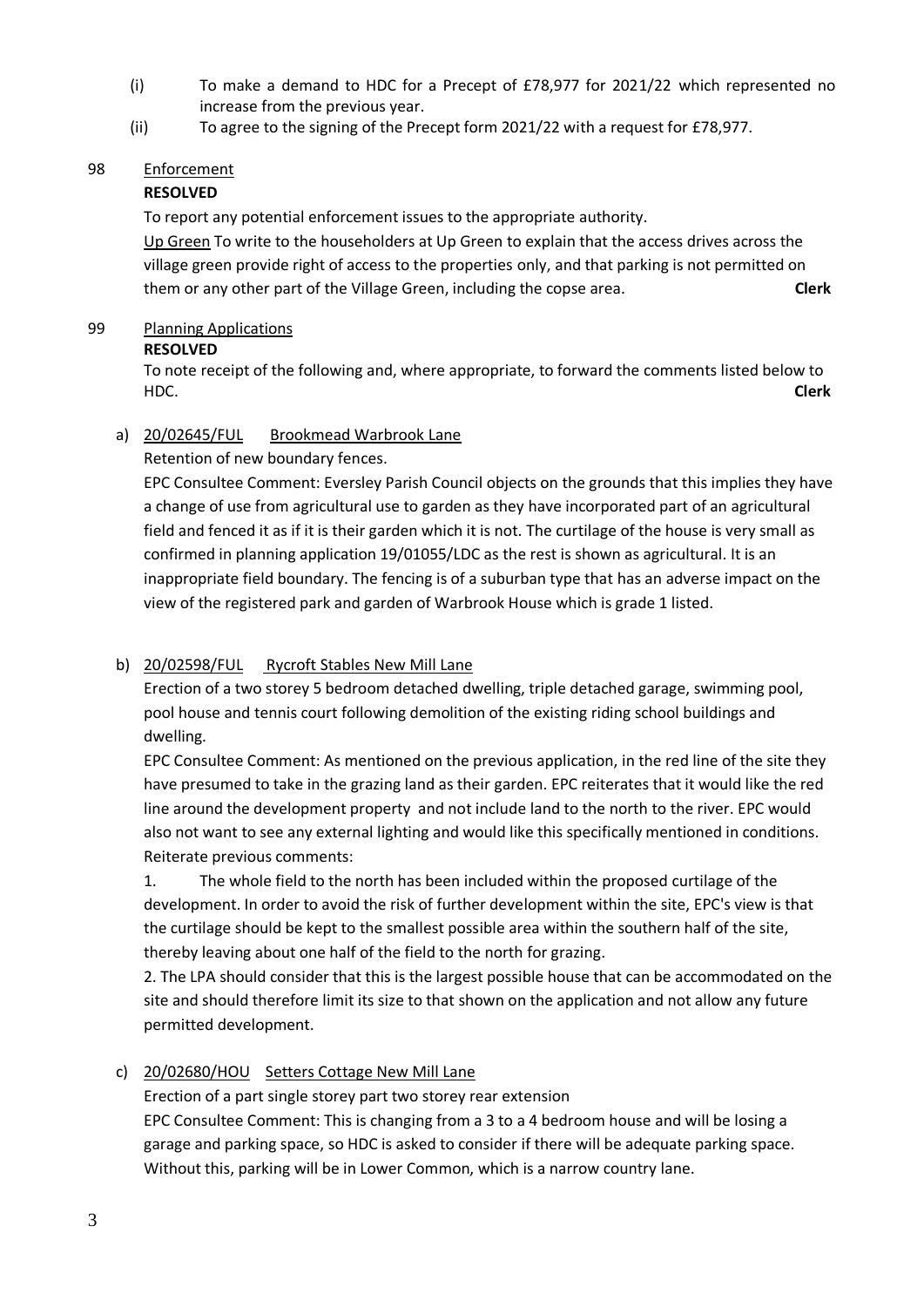d) 20/02675/HOU Garden Cottage Up Green Replacement of roof tiles EPC Consultee Comment: Since this is in a Conservation Area the LPA is asked to check that the Conservation Officer is approving the materials.

### e) 20/02547/PRIOR Agricultural Building Duck Unit The Street

Notification for Prior Approval for a Proposed Change of Use of Agricultural Building to a Dwellinghouse (Class C3) to provide one 4 bedroom dwelling EPC Consultee Comment: EPC reiterates its previous comment: EPC has no evidence that the building or site have ever been in agricultural use – either as a duck-rearing unit or the proposed veal calf rearing unit ever used the site or the building. The existing residential unit on site has never been occupied, because it has an agricultural tie and no agricultural activity has taken place on site since its construction.

The only apparent use of the building has been as stables in association with The Fearnside Foundation. This is a registered charity and its aims are "The education and training in equestrian matters - together with the care of horses", which is not an agricultural use.

As the building is the only building to serve as stables and a storage barn for the New Farm Stud, it cannot be regarded as redundant. Its conversion to residential is likely to lead to the construction of replacement stabling and barns or the closure of the entire site as a stud farm. The site is not appropriate for a new residential building, being remote from existing services and in the open countryside. The conversion would be unsustainable development, entirely reliant on the use of private vehicles, contrary to Government advice.

There being no further items for discussion the Chairman closed the meeting at 9.29pm

| Chairman | Date5.1.2021 |
|----------|--------------|
|----------|--------------|

………………………………………………………………………………………………………………………………

**The next Meeting will be held on Tuesday 5 th January 2021**

#### **Forward Plan**

| Date                                | Meeting               | Draft Items |
|-------------------------------------|-----------------------|-------------|
| 5 Jan 2021<br>To be held virtually  | <b>Full Council</b>   |             |
| 12 Jan 2021<br>To be held virtually | Open Spaces Committee |             |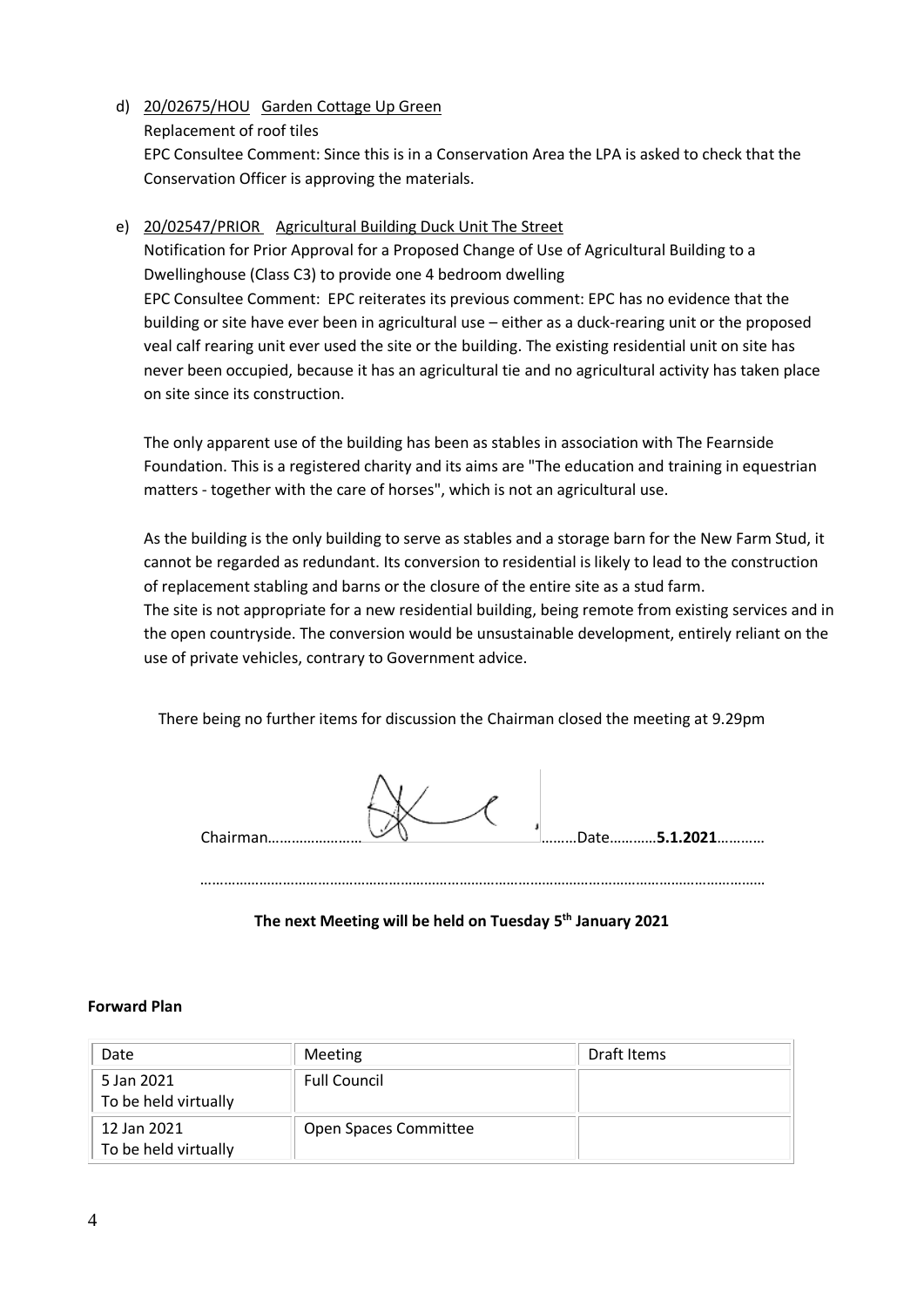# **Appendix A**

|                                             | J. Routley,                                 |                                                                                        |              |
|---------------------------------------------|---------------------------------------------|----------------------------------------------------------------------------------------|--------------|
|                                             | <b>Clerk/RFO</b>                            |                                                                                        |              |
|                                             |                                             |                                                                                        |              |
|                                             |                                             |                                                                                        |              |
|                                             | Chairman                                    |                                                                                        |              |
|                                             |                                             |                                                                                        |              |
|                                             |                                             |                                                                                        |              |
|                                             |                                             |                                                                                        |              |
|                                             |                                             |                                                                                        |              |
|                                             |                                             |                                                                                        |              |
|                                             |                                             |                                                                                        |              |
|                                             |                                             |                                                                                        |              |
| <b>Lloyds sheet</b>                         |                                             |                                                                                        |              |
|                                             |                                             |                                                                                        | 97,283.61    |
|                                             |                                             | Invoice no.                                                                            |              |
| <b>Staff</b>                                | Salaries - Sept                             |                                                                                        | $-2,105.76$  |
| J Routley, Clerk                            | Expenses/Admin -<br>Sept                    |                                                                                        | $-126.24$    |
| Hampshire Pension<br>Fund                   | Sept contribution                           |                                                                                        | $-608.18$    |
|                                             | maintenance - Sept                          |                                                                                        | $-1,098.00$  |
| <b>Nick Robins Ltd</b>                      | reduction of hedge<br>at burial ground      | 13635                                                                                  | $-180.00$    |
| <b>Nick Robins Ltd</b>                      | installing memorial<br>bench                |                                                                                        | $-210.00$    |
| <b>Nick Robins Ltd</b>                      | For clearance of<br>following HCC           | 13648                                                                                  | $-1,320.00$  |
| <b>Basingstoke Skip Hire</b>                | Skip hire Sept                              |                                                                                        | $-118.38$    |
| <b>HM Revenue and</b><br>Customs only       | <b>HMRC Jul-Sept</b>                        |                                                                                        | $-1,027.11$  |
| <b>RBL Poppy Appeal</b>                     | Wreath/donation                             |                                                                                        | $-50.00$     |
| Westcotec limited                           | <b>Battery Charger</b>                      |                                                                                        | $-81.00$     |
| Playscene                                   | Play area repairs                           |                                                                                        | $-3,717.60$  |
| Simple Creative<br><b>Marketing Limited</b> | Web Updates -<br>Accessibility<br>Statement | <b>SCM0589</b>                                                                         | $-54.00$     |
| Lloyds Bank                                 | <b>Bank Fees</b>                            | 321558855                                                                              | $-6.50$      |
|                                             |                                             | Invoice no.                                                                            |              |
| Hampshire County<br>Council                 | Cutting of 6 Priority<br>footpaths          | 2021                                                                                   | 1,650.00     |
|                                             | 37685868<br>as at<br><b>Nick Robins Ltd</b> | A. McNeil,<br><b>Councillor</b><br>30th September 2020<br>Grounds<br>paths 16,19,4b,25 | EPC002/2020- |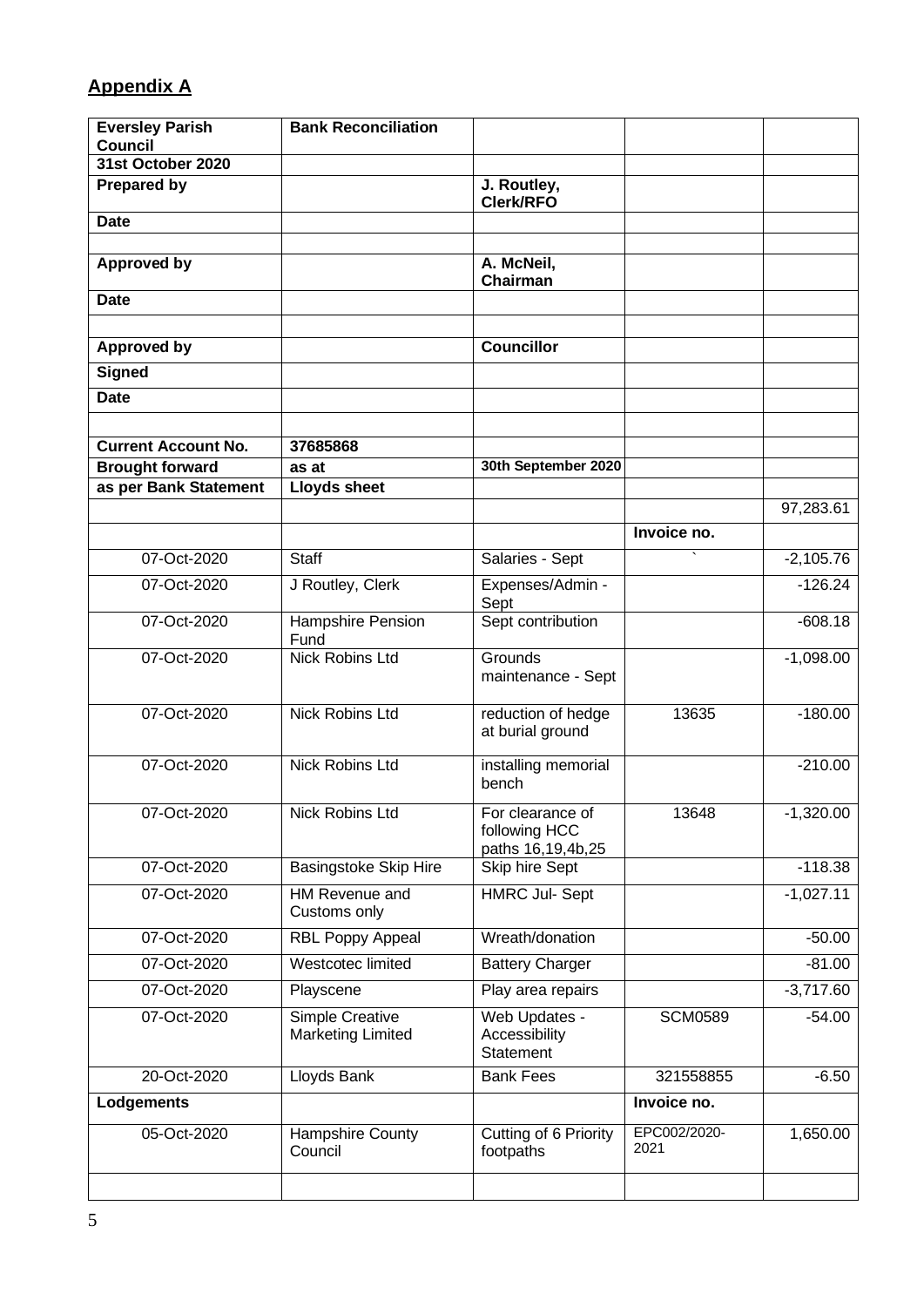| <b>Total movement</b>                    | as per cashbook                   |                                      |       | 88,230.84  |
|------------------------------------------|-----------------------------------|--------------------------------------|-------|------------|
| <b>Unpresented cheques</b>               | as at 31st October 2020           |                                      |       |            |
| Chq no.                                  |                                   |                                      |       |            |
| 000043                                   | ICO                               | Annual Data<br><b>Protection Fee</b> | 40.00 |            |
| <b>Bank Balance as at</b>                | 31st October 2020 as<br>per Sheet |                                      |       | 88,230.84  |
| <b>Balance Reserve</b><br><b>Account</b> | 38770268                          |                                      |       | 32,739.86  |
|                                          | 09-Oct-2020                       | Interest                             |       | 0.27       |
|                                          |                                   |                                      |       | 32,740.13  |
| <b>Total funds held by</b><br><b>EPC</b> | as at 31st October<br>2020        |                                      |       | 120,970.97 |

# **Appendix B**

| <b>Eversley Parish</b><br>Council |                                   |                                |  |
|-----------------------------------|-----------------------------------|--------------------------------|--|
|                                   |                                   |                                |  |
| <b>Payments for approval</b>      | 1.12.2020                         |                                |  |
|                                   |                                   |                                |  |
| <b>Prepared by</b>                |                                   | J.Routley,<br><b>Clerk/RFO</b> |  |
| <b>Date</b>                       |                                   |                                |  |
| <b>Approved by</b>                |                                   | A.McNeil,<br>Chairman          |  |
| <b>Date</b>                       |                                   |                                |  |
| <b>Approved by</b>                |                                   | <b>Councillor</b>              |  |
| <b>Signed</b>                     |                                   |                                |  |
| <b>Date</b>                       |                                   |                                |  |
|                                   |                                   |                                |  |
| Lloyds Bank                       | <b>Bank Fees</b>                  | 6.50                           |  |
| <b>Staff</b>                      | Salaries - Nov                    | 1,500.49                       |  |
| J Routley, Clerk                  | Expenses/Admin - Nov              | 104.82                         |  |
| Hampshire Pension Fund            | Nov contribution                  | 372.36                         |  |
| <b>Nick Robins Ltd</b>            | Grounds maintenance - Nov         | 1,098.00                       |  |
| Basingstoke Skip Hire             | Skip hire Nov                     | 128.82                         |  |
| <b>Nick Robins Ltd</b>            | removal of silver birch from pond | 228.00                         |  |
| <b>NALC</b>                       | Training course                   | 38.93                          |  |
| <b>NALC</b>                       | Training course                   | 38.93                          |  |
|                                   | <b>TOTAL</b>                      | 3,516.85                       |  |
|                                   |                                   |                                |  |
|                                   |                                   |                                |  |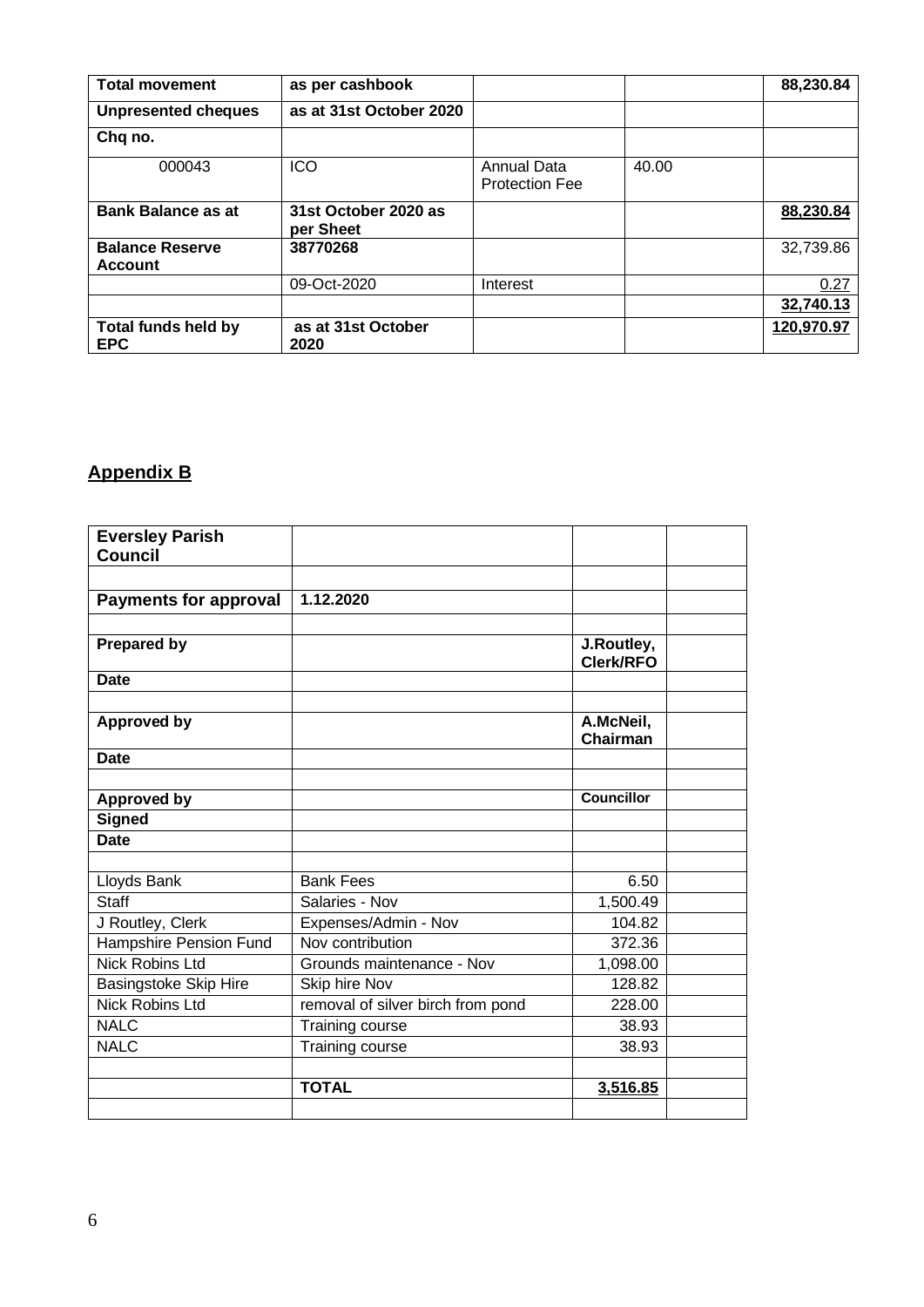# **Appendix C**

| <b>Year to Date</b>                                         |             |                         |                     |
|-------------------------------------------------------------|-------------|-------------------------|---------------------|
| at 31st Oct 2020                                            |             |                         |                     |
|                                                             |             |                         |                     |
|                                                             | FY 20-21    | <b>Budget 20-</b><br>21 | % of budget<br>used |
|                                                             | <b>YEAR</b> |                         |                     |
|                                                             | to date     |                         |                     |
| <b>Income</b>                                               |             |                         |                     |
| Precept (split into 2 payments)                             | 78,977.00   | 78,977                  |                     |
| <b>HDC Council Tax Support Grant</b>                        | 0.00        | 0                       |                     |
| Bank Interest (on reserve acc)                              | 7.16        | 10                      |                     |
| <b>Garden Plot Rents</b>                                    | 666.00      | 500                     |                     |
| S106 Funds                                                  | 0.00        | $\Omega$                |                     |
| <b>Burial Ground Fees</b>                                   | 1,920.00    | 1,017                   |                     |
| Donations/Grants                                            | 2,560.20    | 1,000                   |                     |
| other income                                                | 1,650.00    | 0                       |                     |
| Insurance claim                                             | 649.00      | $\Omega$                |                     |
| <b>VAT Reclaim</b>                                          | 0.00        |                         |                     |
| <b>Sub Total</b>                                            | 86,429.36   | 81,504                  |                     |
|                                                             |             |                         |                     |
| <b>Expense</b>                                              |             |                         |                     |
| Staff Renumeration + Pension + HMRC                         | 17,745.23   | 28,382                  | 62.5                |
| <b>Admin/Office Costs</b>                                   | 836.64      | 1,458                   | 57.4                |
| <b>Hall Rental</b>                                          | 65.00       | 550                     | 11.8                |
| <b>Chair/Cllr Expenses</b>                                  | 0.00        | 350                     | 0.0                 |
| <b>Bank Charges</b>                                         | 46.15       | 64                      | 72.1                |
| Subscriptions/Publications                                  | 1,133.69    | 1,017                   | 111.5               |
| <b>Insurance/Audit Fees</b>                                 | 1,830.25    | 2,237                   | 81.8                |
| Election costs (every 4 years unless by-election<br>called) | 0.00        | 0                       | 0.0                 |
| <b>Admin Sub Total</b>                                      | 21,656.96   | 34,059                  | 63.6                |
| <b>Rights of Way booklet</b>                                | 0.00        | 349                     | 0.0                 |
| <b>Grounds Maintenance</b>                                  | 5,126.39    | 8,830                   | 58.1                |
| Repairs/Maintenance                                         | 4,753.50    | 11,455                  | 41.5                |
| conservation volunteers                                     | 0.00        | 509                     | 0.0                 |
| <b>Tackling Flooding</b>                                    | 0.00        | 1,526                   | 0.0                 |
| <b>Tree Work</b>                                            | 1,375.00    | 3,051                   | 45.1                |
| Bin emptying                                                | 1,868.31    | 2,860                   | 65.3                |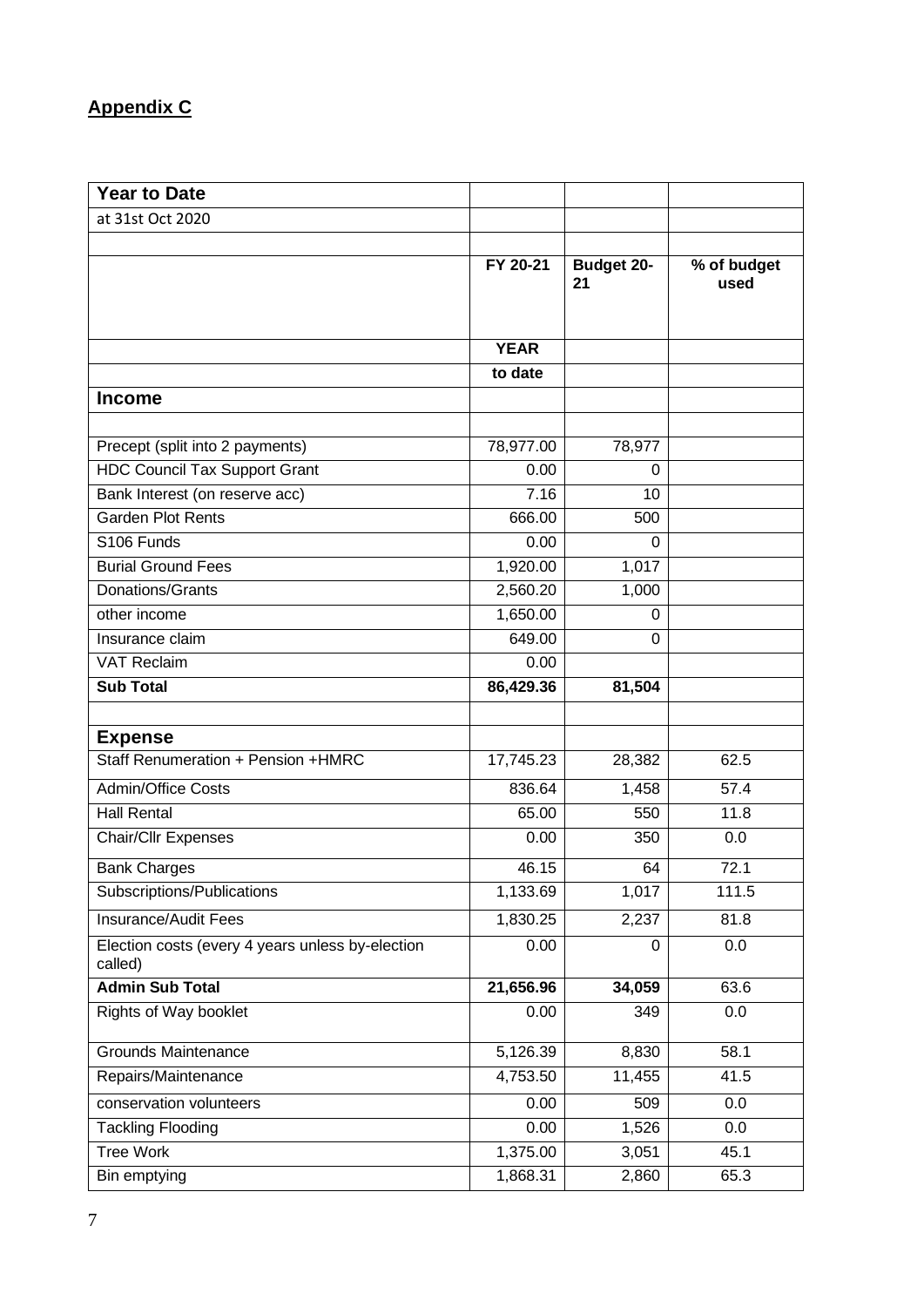| Waste Management                             | 700.49     | 1,405       | 49.8             |
|----------------------------------------------|------------|-------------|------------------|
| Annual Playground Inspection                 | 0.00       | 350         | 0.0              |
| EPC projects + new equipment                 | 1,238.20   | 11,976      | 10.3             |
| <b>Bus Shelters</b>                          | 0.00       | $\Omega$    | 0.0              |
| Payback team                                 | 90.00      | 2,125       | $\overline{4.2}$ |
| Clearing allotments                          | 250.00     | 500         | 50.0             |
| <b>Emergency Plan</b>                        | 0.00       | 0           | 0.0              |
| <b>OS Sub Total</b>                          | 15,401.89  | 44,936      | 34.3             |
| Website                                      | 376.90     | 1,000       | 37.7             |
| Training                                     | 0.00       | 509         | 0.0              |
| Grants                                       | 50.00      | 1,000       | 5.0              |
| Section 137 Payments/now GPC and not a limit | 0.00       | $\mathbf 0$ |                  |
| <b>VAT</b>                                   | 3,209.23   |             |                  |
| <b>Sub Total</b>                             | 3,636.13   | 2,509       | 145.0            |
|                                              | 40,694.98  | 81,504      | 49.9             |
| <b>Income - Expenditure</b>                  | 45,734.38  | 0           |                  |
|                                              |            |             |                  |
|                                              |            |             |                  |
| Funds carried over from Current Account      | 42,463.62  | 42,464      |                  |
| Funds carried over from Reserve Account      | 32,732.97  | 32,733      |                  |
| Plus Income-expenditure                      | 45,734.38  | 0           |                  |
| unpresented cheque                           | 40.00      |             |                  |
| <b>Total Funds remaining</b>                 | 120,970.97 | 75,197      |                  |
|                                              |            |             |                  |
| <b>Earmarked Reserves 2020-21</b>            |            |             |                  |
| 6 months running costs                       | 21,600     |             |                  |
| Project: New Play Area Cross Green           | 20,000     |             |                  |
| Project: Burial Ground Extension             | 5,000      |             |                  |
| <b>Total</b>                                 | 46,600     |             |                  |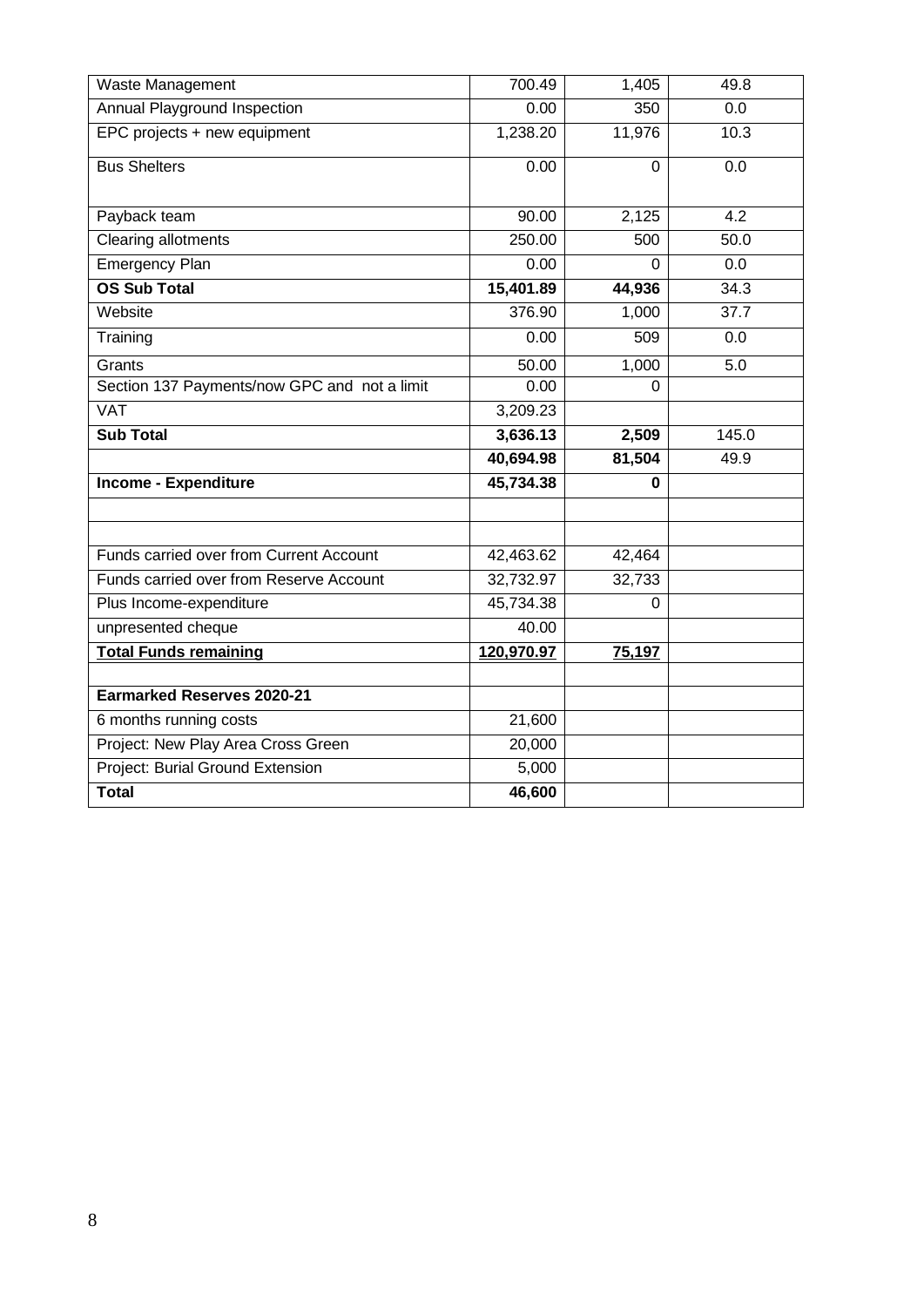## **Appendix D**

# **EVERSLEY PARISH COUNCIL**

# **TABLE OF CHARGES** with effect from 1 April 2021

## **EVERSLEY BURIAL GROUND, CHURCH LANE, EVERSLEY**

The following charges apply where the deceased was a resident of Eversley or Bramshill (Please refer to 'Eligibility' page 1)

Ī

| Burial Plots First interment in a burial plot, including the right to burial for a period of 100 years,<br>$of -$                                                                                                                                                                                                  |                             |  |  |
|--------------------------------------------------------------------------------------------------------------------------------------------------------------------------------------------------------------------------------------------------------------------------------------------------------------------|-----------------------------|--|--|
| the body of an adult, whose age at death exceeded 16 years;<br>a)<br>the body of a child, whose age at death was 16 years or less but exceeded 1 month;<br>b)<br>the body of an infant, whose age at death did not exceed one month or who was still born;<br>c)                                                   | £565<br>£280<br>Nil         |  |  |
| Second interment in a burial plot, which has a right to burial, of :-                                                                                                                                                                                                                                              |                             |  |  |
| the body of an adult, whose age at death exceeded 16 years;<br>d)<br>the body of a child, whose age at death was 16 years or fewer but exceeded 1 month;<br>e)<br>the body of an infant, whose age at death did not exceed one month or who was still born;<br>f)<br>the cremated remains of any individual;<br>g) | £180<br>£165<br>Nil<br>£100 |  |  |
| Third and subsequent interments in a burial plot of :-                                                                                                                                                                                                                                                             |                             |  |  |
| h) the cremated remains of any individual.                                                                                                                                                                                                                                                                         | £100                        |  |  |
| Ashes Plots First interment in an ashes plot, including the right to burial for a period of 100<br>years, of :-<br>a) the cremated remains of any individual;                                                                                                                                                      | £125                        |  |  |
|                                                                                                                                                                                                                                                                                                                    |                             |  |  |
| Subsequent interments in an ashes plot, which has a right to burial, of :-                                                                                                                                                                                                                                         |                             |  |  |
| b) the cremated remains of any individual.                                                                                                                                                                                                                                                                         |                             |  |  |
| Scattering of Ashes within the consecrated burial ground.                                                                                                                                                                                                                                                          |                             |  |  |
| Monuments, Kerbs, Ledgers and Monumental Inscriptions                                                                                                                                                                                                                                                              |                             |  |  |
| The erection of an inscribed monument - a tombstone, tablet, cross, vase, plaque, or marker -                                                                                                                                                                                                                      | £115                        |  |  |
| on a burial plot;<br>a)<br>on an ashes plot;<br>b)                                                                                                                                                                                                                                                                 |                             |  |  |
| The erection of kerbs or a ledger stone, with or without inscriptions, on a burial plot $-$<br>at ground level<br>c)                                                                                                                                                                                               |                             |  |  |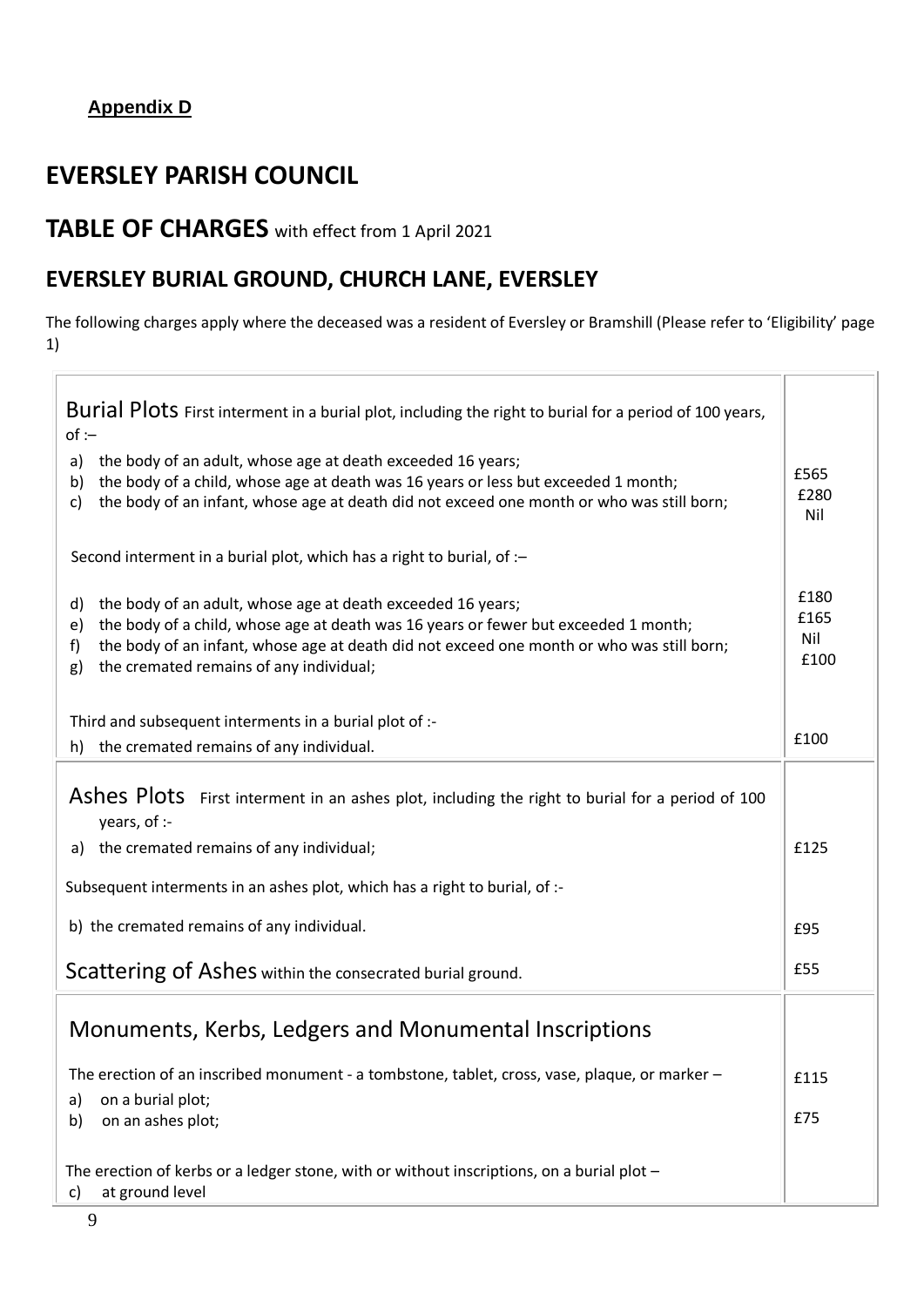| raised above ground level<br>$\mathsf{d}$                                           | £75 |
|-------------------------------------------------------------------------------------|-----|
| The addition of each further inscription to a monument, kerb or ledger stone;<br>e) |     |
|                                                                                     | £50 |
| Copies of the Register                                                              |     |
| A certified copy of a single entry in the Register of Burials;<br>a)                | £35 |

Fees for a priest and/or a gravedigger by private arrangement or through a funeral director.